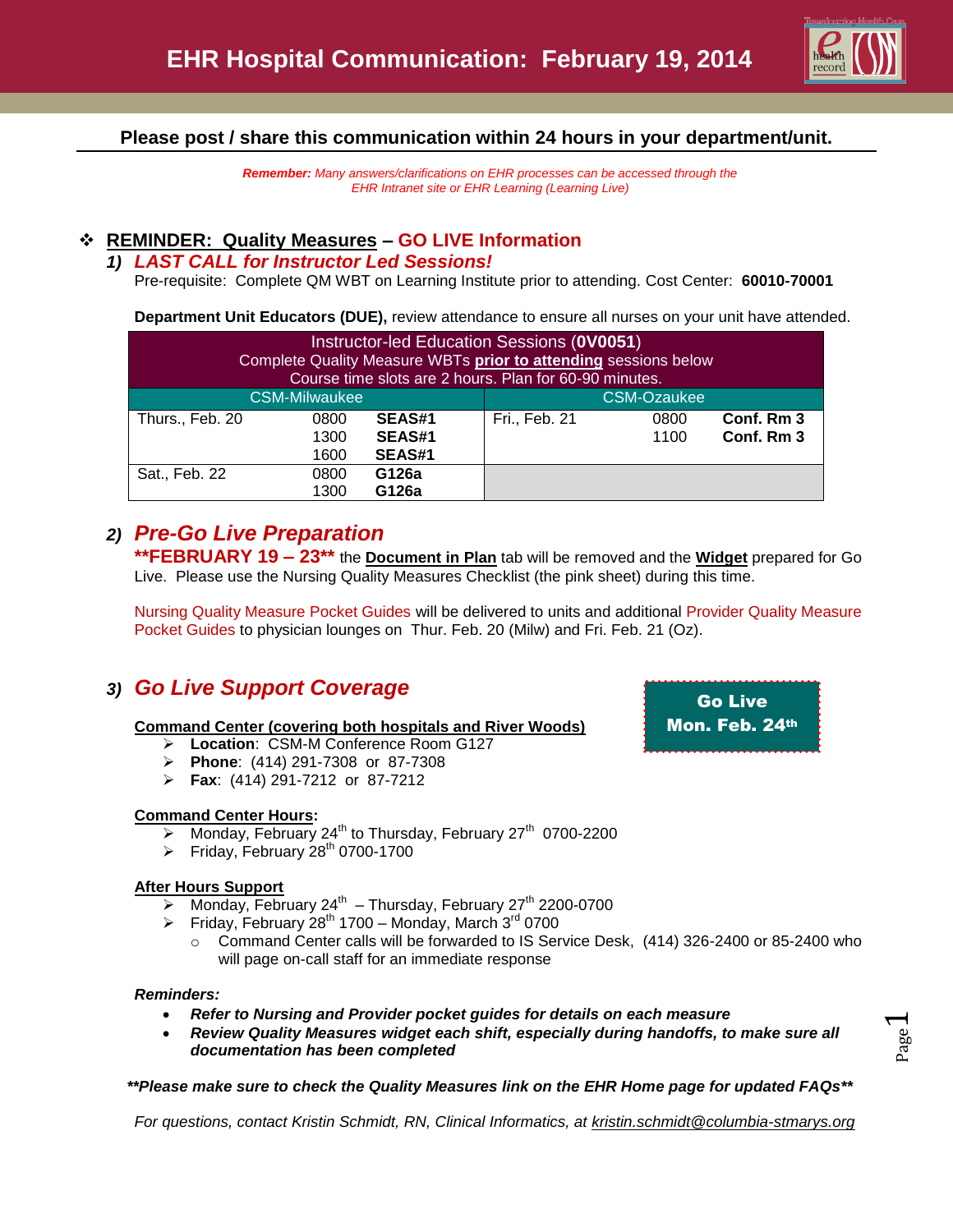

Page  $\boldsymbol{\sim}$ 

# **Barcode Medication Administration Activation Support Coverage**

*(Effective 3/3/14 through month of March)*

- Command Center hours will be 0600-0100 for the first two days after a unit/dept. goes live.
- Command Center hours will be 0600-2300 all other days.
- If there is no Super User or Roamer available, call the Command Center for help. If the Command Center is unavailable, follow the instructions on the Command Center voicemail.
- Refer to the activation flyer for more details.

*For questions, contact Andrew Tietyan at Andrew.Tietyen@columbia-stmarys.org*

### **REMINDER: Barcode Scanning of Non-formulary Medications** *(Effective 2/18/14)*

Non-formulary medications are not found in the EHR pharmacy database. No NDC or barcode information is available in the database to allow for barcode scanning at the time of administration. Therefore, for any nonformulary medication, the clinician will need to scan the barcode on the patient specific dispense label at the time of administration to match the product with the order.

Starting on **February 18 and 19**, to prepare for barcode medication administration (BCMA), non-formulary medications (and some other types) will be dispensed with the medication and dispense label placed in a zip lock bag. This will occur with initial doses and subsequent doses found in the medication cart exchange every day.

A 24 hour supply of medication will be sent in the zip lock bag to account for all times of administration in that 24 hour period. Continue administering the medication per current process until your department goes live with BCMA. Refer to screenshot below for how a non-formulary medication appears on the eMAR today.

| <b>Medications</b>                                                                        | 02/07/2014<br>9:28 CST | 02/07/2014<br>9:00 CST |  |
|-------------------------------------------------------------------------------------------|------------------------|------------------------|--|
| Misc Medication (Lunesta)                                                                 |                        |                        |  |
| Lunesta, 3 mg, 1 ab, PO (oral), at bedtime, Start<br>Date: 01/15/14 21:00:00 CST, Routine |                        |                        |  |
| <b>Misc Medication</b>                                                                    | hť                     |                        |  |

Please do not dispose of the dispense label. It must be retained to allow for barcode scanning of all times of administration throughout the day. When your unit goes live with BCMA in March, scan the dispense label when administering a non-formulary medication. Refer to the screenshot below for how to identify nonformulary meds with BCMA.

|        | Medication Administration                                            |                                       |                                        |                                                                  |                                           |
|--------|----------------------------------------------------------------------|---------------------------------------|----------------------------------------|------------------------------------------------------------------|-------------------------------------------|
|        |                                                                      |                                       |                                        | Last Refresh at 09:31:28 CST<br>Nurse Review                     |                                           |
| Female | <b>SYSTESTMOCKITR2, BCMAIP</b>                                       | MRN: SMM-905065<br>FIN#: 000112046879 | DOB: 10/21/1952<br>Age: 61 years       |                                                                  | Loc: 7WOV; 06<br>** No Known Allergies ** |
|        |                                                                      |                                       | 2/7/2014 8:16 CST - 2/7/2014 10:46 CST |                                                                  |                                           |
| ಿರ     | Scheduled<br>$\sim$ $\sim$<br>01/16/2014 21:00 CST Misc Prescription | Misc Medication (Lunesta)             | <b>Details</b>                         | Lunesta, 3 mg, Tab, PO (oral), Start Date: 01/16/14 21:00:00 CST |                                           |

*For questions, contact Mark Kopetsky, RPh, at [mkopetsk@columbia-stmarys.org](mailto:mkopetsk@columbia-stmarys.org)*